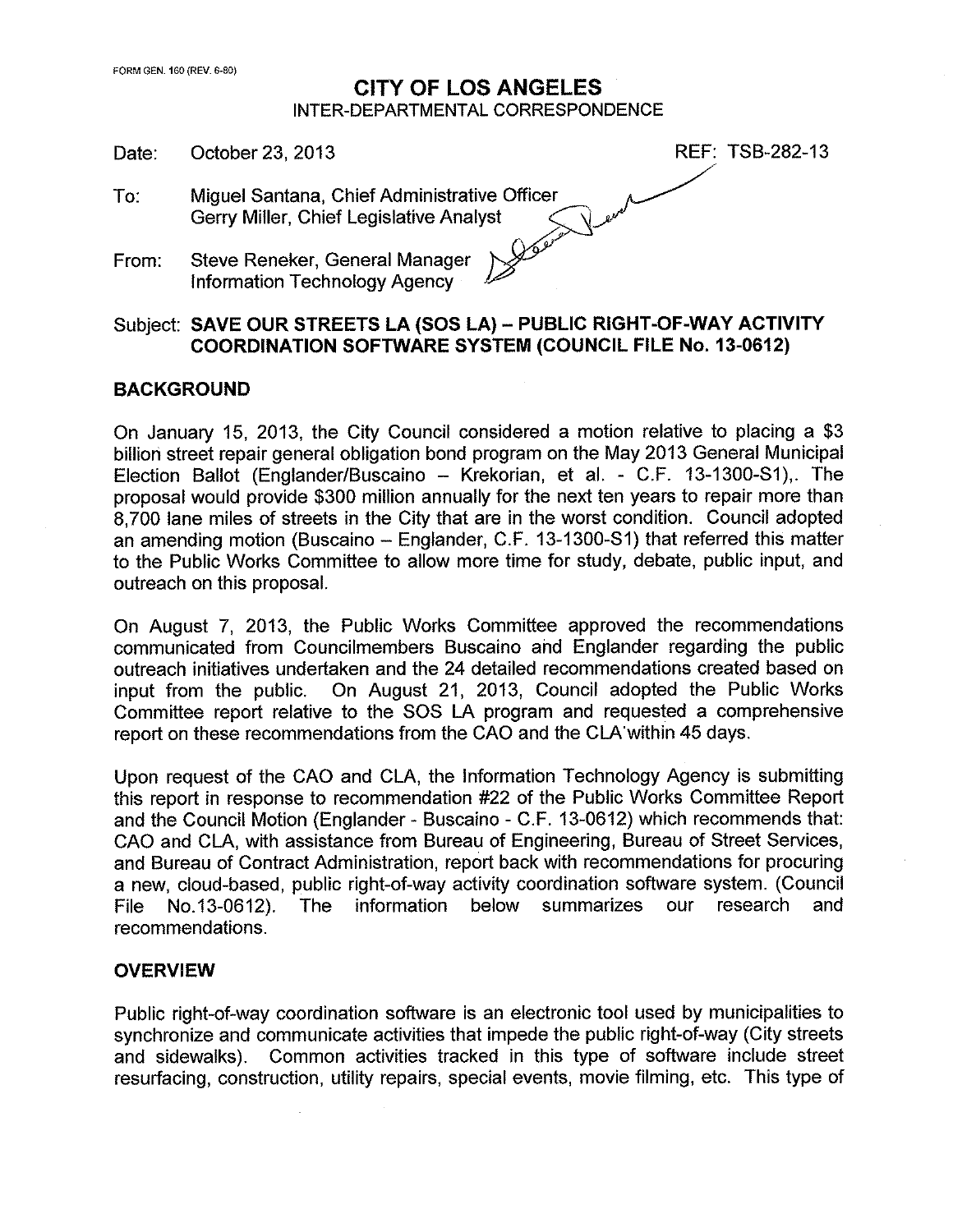software requires data entry of all permitted work into a central repository. The objective is to improve:

- coordination across departments (e.g. prevent conflicting projects on same street at same time),
- collaboration between departments (i.e. opportunity for multiple projects to be combined to minimize closure time),
- communication to the public (e.g. easy-to-use website to geographically show existing and planned work),
- prevention of re-work (e.g. moratoriums on recently paved roads to prevent construction soon after resurfacing).

After discussions with vendors and City departments, most notably the Public Works Bureau of Engineering, Bureau of Contract Administration, and Department of Transportation, the ITA identified several key success factors for an effective public right-of-way coordination software.

- 1. The system must incorporate all relevant activities that impede the public right-ofway (street resurfacing, utility work, filming, etc.).
- 2. The system must interface with existing department permit and work management systems. This allows automated transmission of planned and existing closures into the central repository.
- 3. The system must provide tools to foster coordination and collaboration between City departments (e.g. warning messages, attachments of source documents, reports, etc).
- 4. The system should support mobile devices and the review/update of projects from the field.
- 5. The system should effectively communicate current and planned closures to the public (e.g. easy-to-use website).
- 6. The City should establish a strong policy that enforces consistent department usage of the centralized system (regardless of software used). This requires a strong governance process to ensure all relevant departments are logging all relevant activity into the centralized system.

After identifying key features of a public right-of-way coordination software and the necessary City policy to ensure usage, we researched available options for the City of Los Angeles. The following options were evaluated by the ITA:

- A. Utilize the existing City of Los Angeles Public Way Reservation System (PWRS). This is an in-house map-based application system implemented through a 2006 pilot program (L.A.M.C 62.251) and managed by the Department of Public Works, Bureau of Engineering (BOE).
- B. Acquire and implement a commercial, cloud-based public right-of-way coordination software.

For a side-by-side comparison of functions and features between the City of Los Angeles Public Works Reservation System (PWRS) and a sample cloud-based system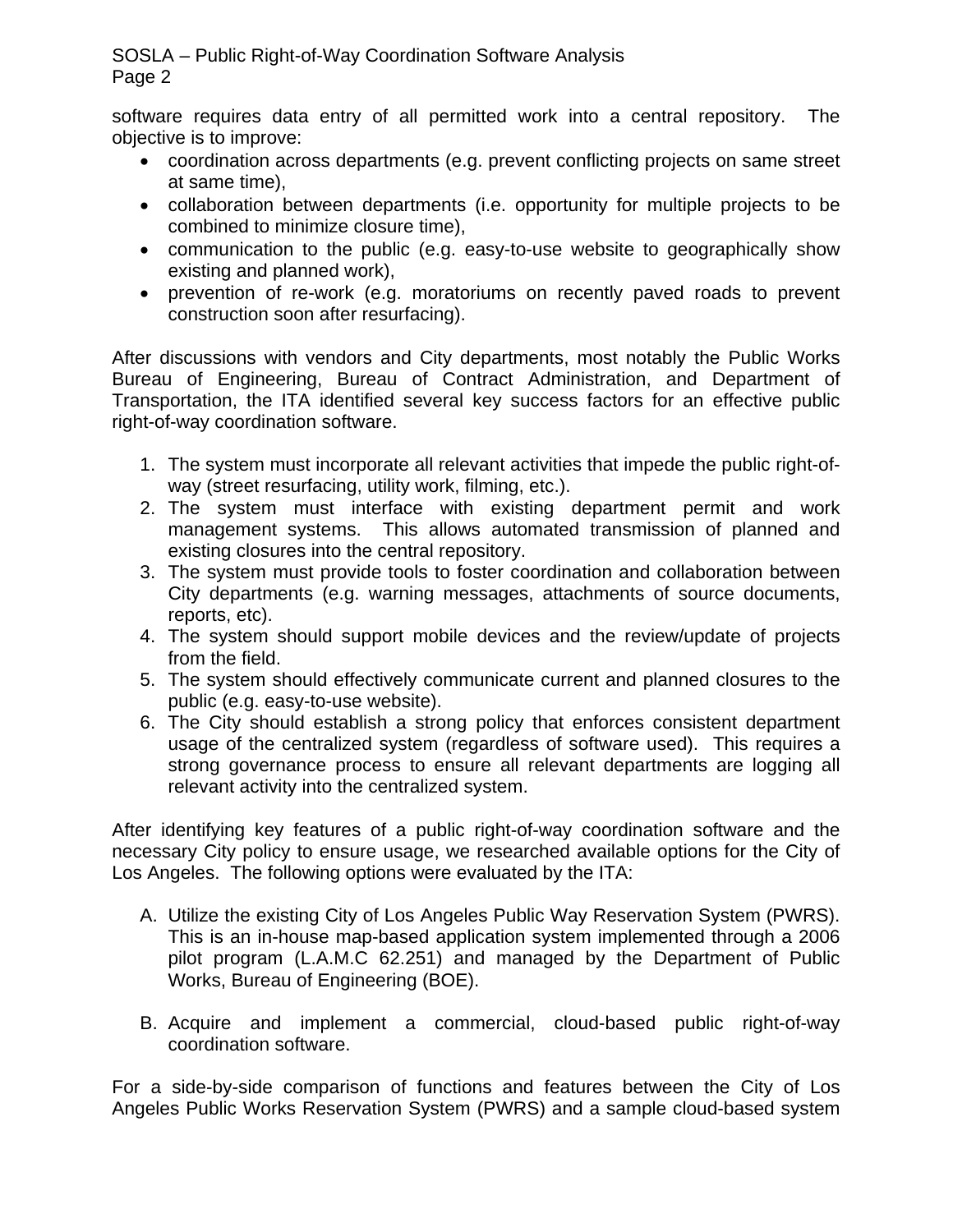(Envista) refer to Appendix A - COMPARISON OF FEATURES (City PWRS and Envista).

## **OPTION A – UTILIZE EXISTING PUBLIC WAY RESERVATION SYSTEM (PWRS)**

Motivated by the 2000 Democratic National Convention in Los Angeles, the City of Los Angeles has since been developing software and processes for the coordination of public right-of-way closures. In 2006, the City added L.A.M.C 62.251 to establish a pilot program, the Public Way Reservation System (PWRS), in the BOE Central District Office to coordinate non-emergency activities and construction work in the City's sidewalks and streets. The objective was to coordinate work to be performed in the same area by different entities and to minimize impact on area residents, businesses, and traffic. At the end of the pilot, BOE recommended implementation of the PWRS citywide. Council approved the recommendation for City Attorney to draft an ordinance that required use of the PWRS throughout the City. However, draft versions of the ordinance raised the concern that the Municipal Code may not be the best vehicle for ensuring compliance and may create unintended consequences (e.g. criminal penalties). Recently, BOE has submitted a transmittal through the Board of Public Works requesting to eliminate any proposed changes to the L.A.M.C. in favor of simply using the permitting process as the vehicle to implement citywide usage. The PWRS continues to be used by multiple departments during this policy discussion.

After a PWRS demonstration from the BOE, ITA identified that the current Public Way Reservation System (PWRS) incorporates much of the key functions needed by a public right-of-way coordination software. The system currently captures relevant activities that impeded the public right-of-way via City permits (street construction, utility work, filming permits, etc), Since inception, the PWRS has already incorporated over 46,000 permits provided by PW BOE, PW Street Services, Department of Transportation (DOT), DWP (Power), DWP (Water), FilmLA, LAPD, and periodically from MTA. This information is captured under one database and used as a "tool" for coordinating activity, including conflict reports, mapping software for geographic representation, department contact information, etc. This system was developed by BOE programmers with input from its key stakeholders, including the Los Angeles Police Department (LAPD), FilmLA, Bureau of Street Services (BSS), Chief Legislative Analyst (CLA), City Administrative Office (CAO), Bureau of Contract Administration (BCA) and the Downtown Business Improvement District (BID).

The PWRS is highly integrated with existing BOE departmental permit systems, accounting for 80% of all City permits entered into the system. In addition, BOE has already established processes with multiple other departments to ensure the data entry of all new activities (DWP power and water projects, FilmLA for central city area, PW BSS Street Preservation, LAPD first amendment marches, DOT ATSAC projects, etc). The PWRS also includes an interactive map that geographically demonstrates planned and current work (see Image 1 below). This includes icons that can be clicked on to provide detailed documentation about the project, including contact information for questions and conflicts.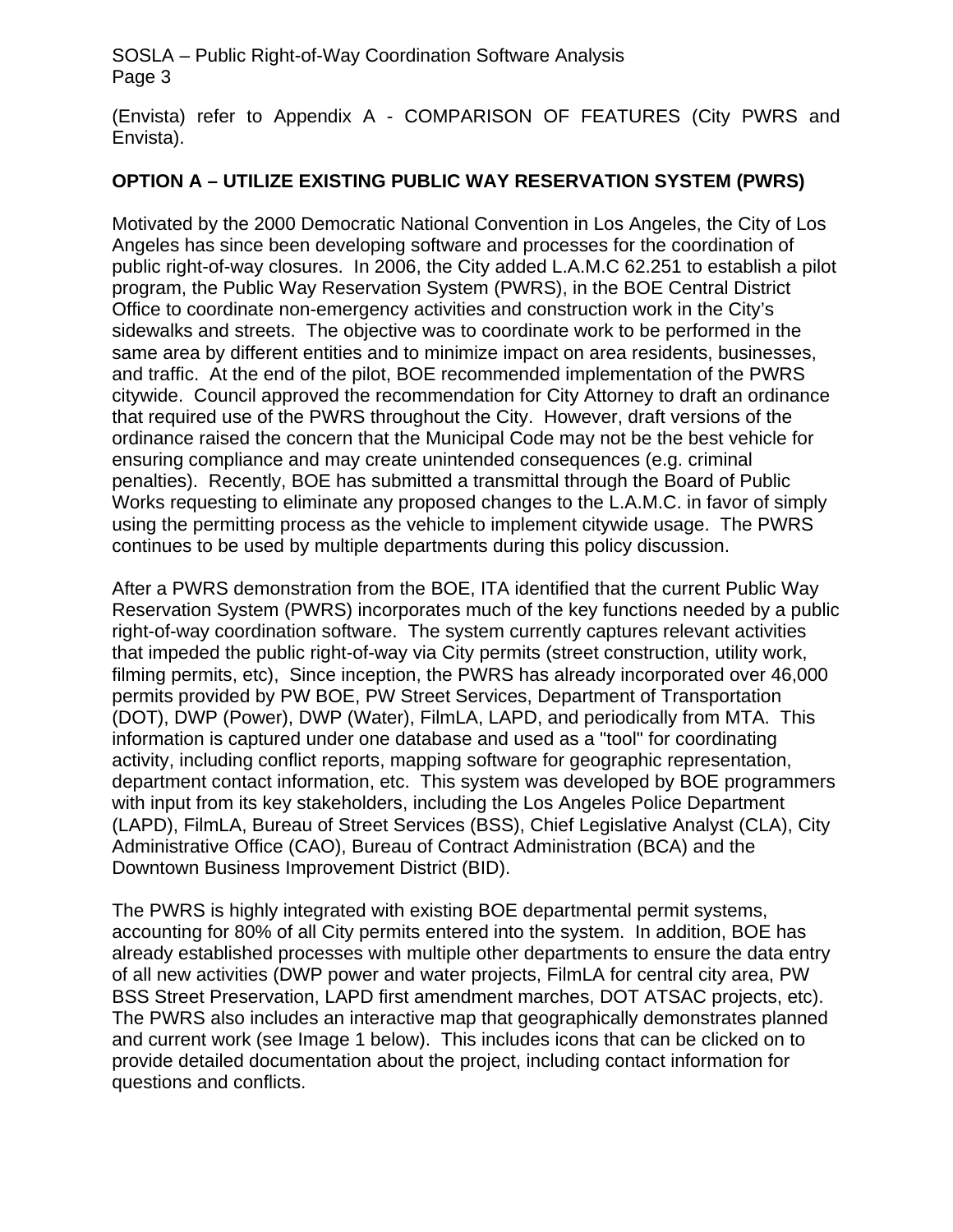The goal of the original PWRS pilot was to minimize traffic impacts. While the existing PWRS firmly met many of the objectives of public right-of-way coordination software, both ITA and BOE readily admit that some key improvements would be needed to support the enormity and visibility of the SOSLA initiative. Upgrades to the PWRS are proposed to add additional features and tools, developed with stakeholder input, to enhance project planning, scheduling and coordination to minimize street cuts. BOE staff will upgrade the PWRS using Esri ArcGIS technology for mapping, Javascript API, ColdFusion for programming, and Microsoft SQL server for the database. The following tasks are planned to be completed by BOE to upgrade the PWRS by June 30, 2014.

- Meet with all departments and agency PWRS coordinators
- Review and confirm PWRS system improvements. This includes improved integration with existing stakeholder work management applications
- Modernize and upgrade the public viewer (public facing website)
- Develop and deploy PWRS access through mobile devices
- Upgrade the reservation and coordination system module to include the enhanced features identified in Appendix A
- Coordinate with all stakeholders, departments and agencies that issue permits to occupy the public right of way
- Conduct training for and outreach to all stakeholders

The current Public Way Reservation System is managed and supported by BOE. Hardware and software already used for NavigateLA is currently available for BOE to host and run the application. The software uses BOE hardware (servers) and is managed through the existing City data networks. While these servers require periodic replacement (typically every 5 years), BOE does not foresee a near-term investment required for new servers to support a SOSLA initiative. BOE estimates requiring a contractor for the one-time update (1 FTE) at an estimated cost of \$200,000 to develop the PWRS enhancements listed above. This one-time investment would greatly improve the look-and-feel of the current system, increase system capabilities, and provide additional easy-to-use tools for City departments and the public. Ongoing maintenance requires about 20 hours per month from an existing employee.

Alternatively, BOE has an option of using its existing PWRS as a system that interfaces with a centralized commercial public right-of-way coordination system (described below). This would leverage existing PWRS system functions and integration with the modern look-and-feel of the commercial system. However, this would be the most expensive alternative (paying for the maintenance of the existing system and the implementation of a new one).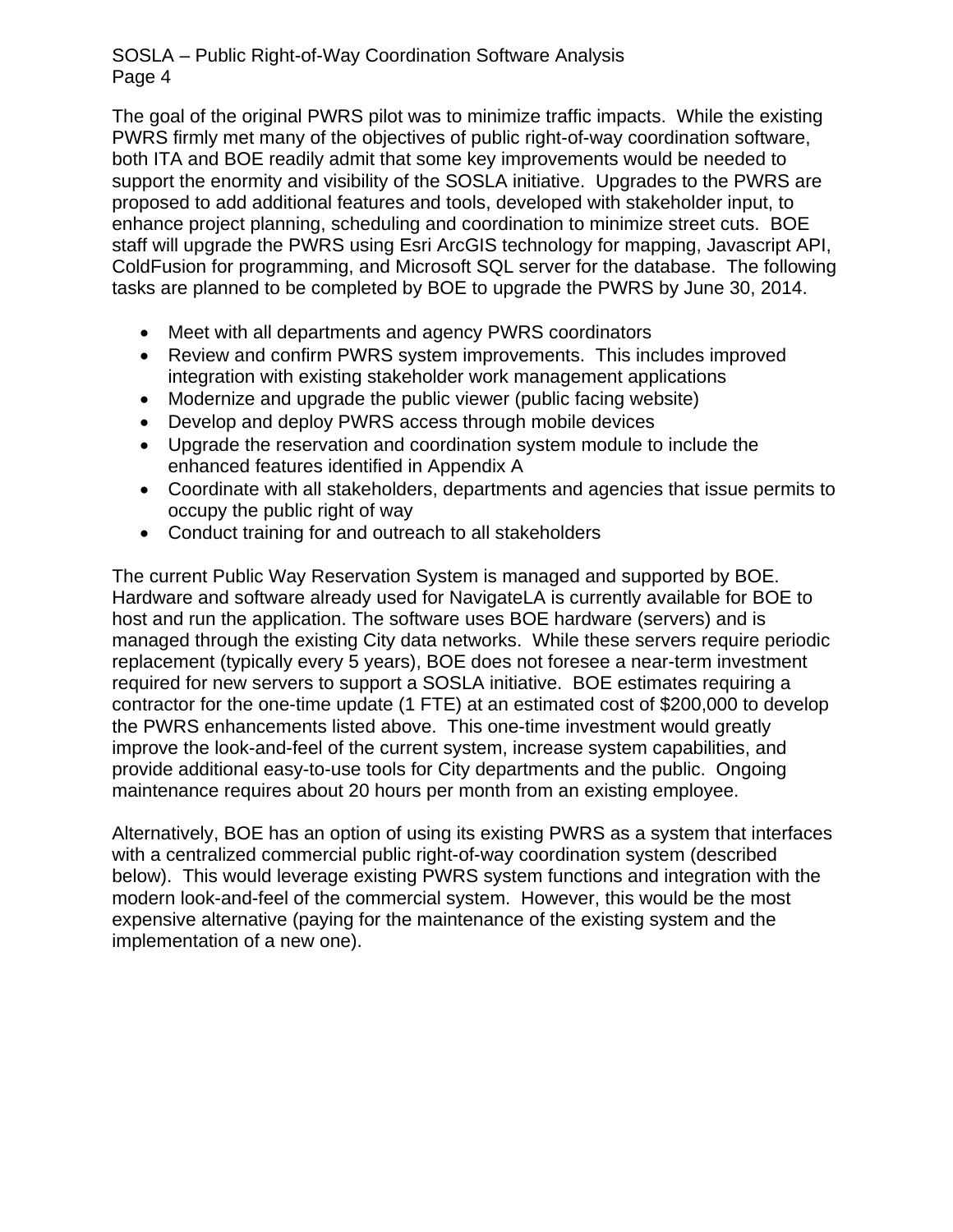

## **Image 1 – Example of Public Way Reservation System (PWRS) Viewer Module. Users can navigate to geographic area and view project details through the map**

# **OPTION B - IMPLEMENT A NEW CLOUD-BASED PUBLIC RIGHT-OF-WAY COORDINATION SYSTEM**

Several U.S. cities and utility companies have implemented public right-of-way (PROW) coordination systems that are commercially developed and available in the market. Today, such systems are available to municipalities and utility companies as map-based "software-as-a-service" (SaaS). These SaaS systems are "cloud-based" solutions that do not require hardware and software investments from the municipality. These offerings typically require a one-time setup cost, a service cost to develop integration between existing City systems and the SaaS software, and an ongoing annual subscription. Listed below are notable cities that are currently using a cloud-based, public right-of-way coordination software.

- City of Baltimore
- City and County of San Francisco
- Washington D.C.
- City of Memphis
- City of Pittsburg
- City of Boston (Pilot Mode)

As an example, the City of Baltimore (referenced in C.F. 13-0612) utilizes the Envista product. The functions provided by this software include:

Entry of new projects online or through automated interface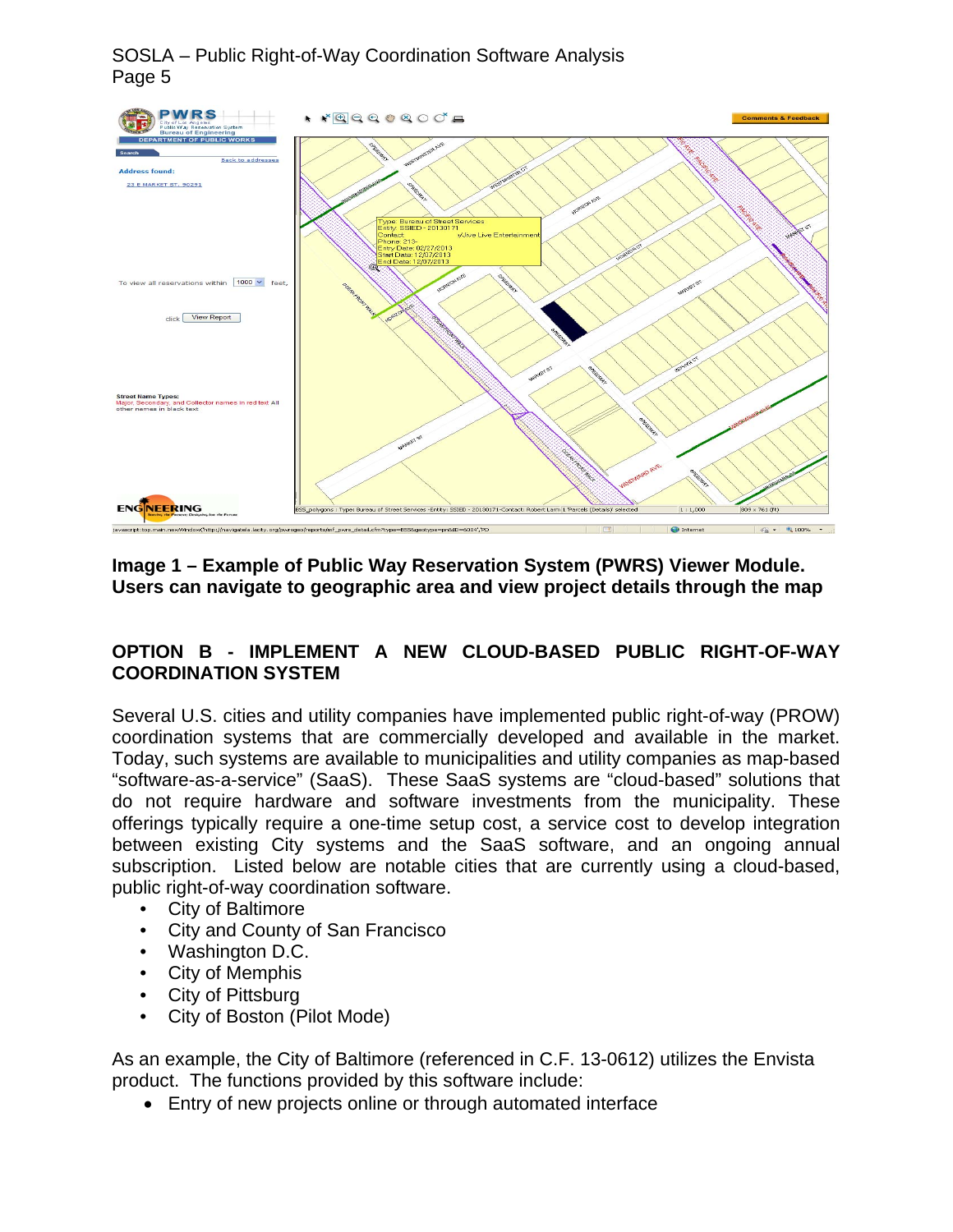- Easy-to-use map of planned and current projects (see Image 2 below).
- Automated identification of project conflicts
- Creation of both project moratoriums & "opportunities" (allowing other departments to piggyback on project to minimize total closure time)
- E-mail integration
- Dedicated, easy-to-use Citizen's view (public facing map via website)

To implement a new cloud-based public right-of-way coordination system, the City would be required to do the following:

- Develop and publish a Request for Proposal (RFP) for commercial, cloud-based public right-of-way coordination systems.
- Negotiate pricing and scope of work.
- Contract professional services to integrate commercial system with existing department IT systems (e.g. BOE, DWP, etc.).
- Revise existing process to ensure that all new work activities were being entered and coordinate through the new commercial system.

A benefit to the SaaS, cloud-based solution is that the City would not need to make a hardware (server) investment every five years to support the system. In addition, any vendor enhancements made to the software would be automatically implemented in future versions free-of-charge. However, the City would pay a substantial annual subscription for the life of the system (potentially decades). It is estimated that a 10 year subscription to such products, including one-time setup costs, will range from \$5 Million to \$7 Million over 10 years (\$500,000 to \$700,000 per year). In addition, the City would still need to maintain its existing departmental systems, such as the PWRS, as they would still be required to interface into a potential new cloud-based application.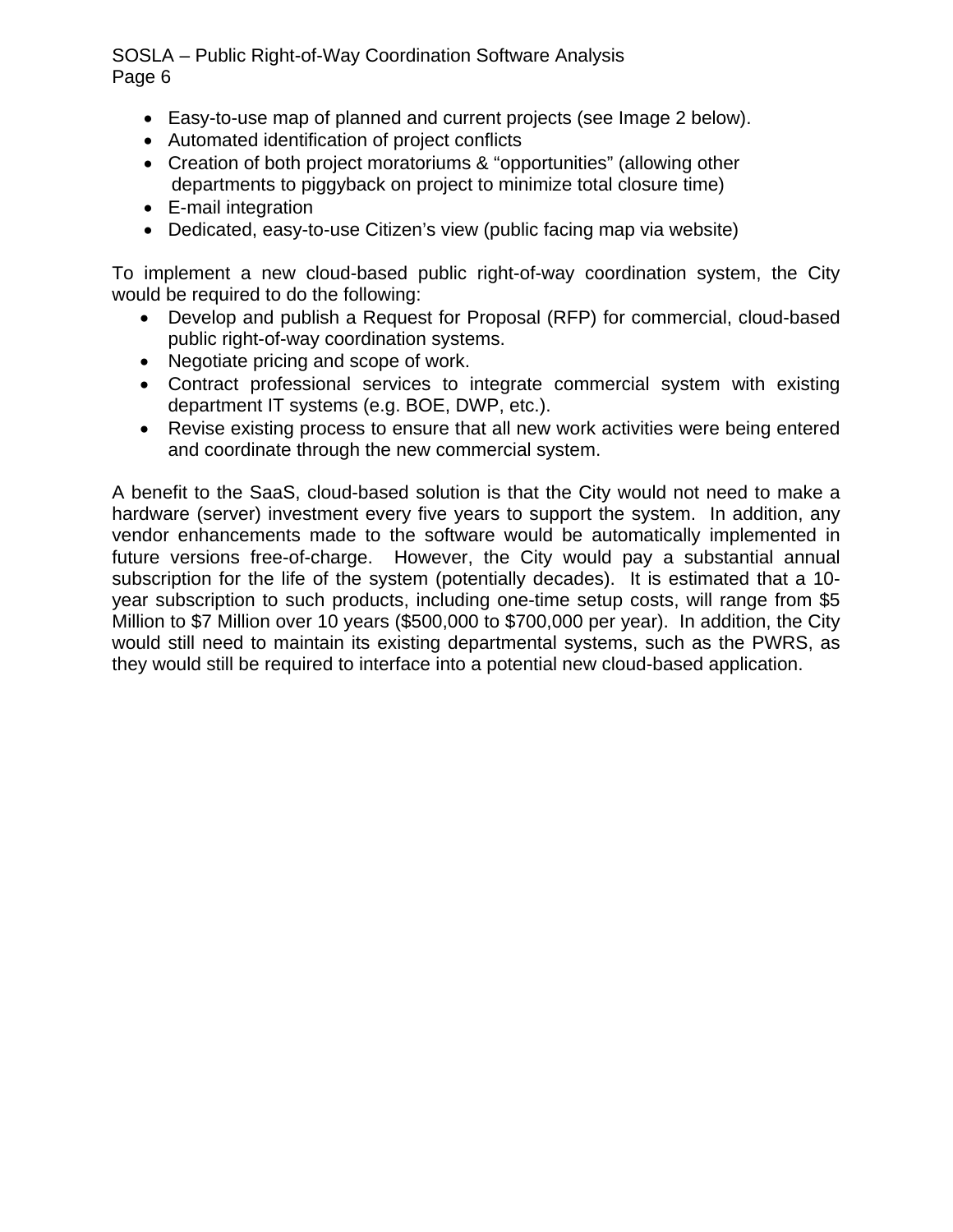

# **Image 2 – Example of a Popular Commercial Cloud-Based Public Right-of-Way Coordination System Used by City of San Francisco (Envista)**

# **RECOMMENDATION**

Based on the proposed SOSLA initiative and the key requirements of a public right-ofway coordination system, the ITA recommends the following:

- 1. The City of Los Angeles utilize its existing Public Way Reservation System (PWRS) to support the SOSLA initiative and ongoing functions. To fully satisfy the requirements of a SOSLA initiative, the existing PWRS would need additional enhancements and improvements through contractor programming services estimated at a one-time cost of \$200,000.
- 2. Improve City policies to enforce the citywide usage of the Public Way Reservation System (PWRS). During ITA's research, multiple City departments stressed the importance of a stronger process to ensure citywide usage (regardless of software tool being used), such as a Mayoral Executive Directive. These types of systems require both the technical solution (e.g. PWRS system) and a strong business process to ensure departments are entering their activity, coordinating with other departments, and abiding by moratoriums to ensure street resurfacing is not quickly marred by subsequent construction.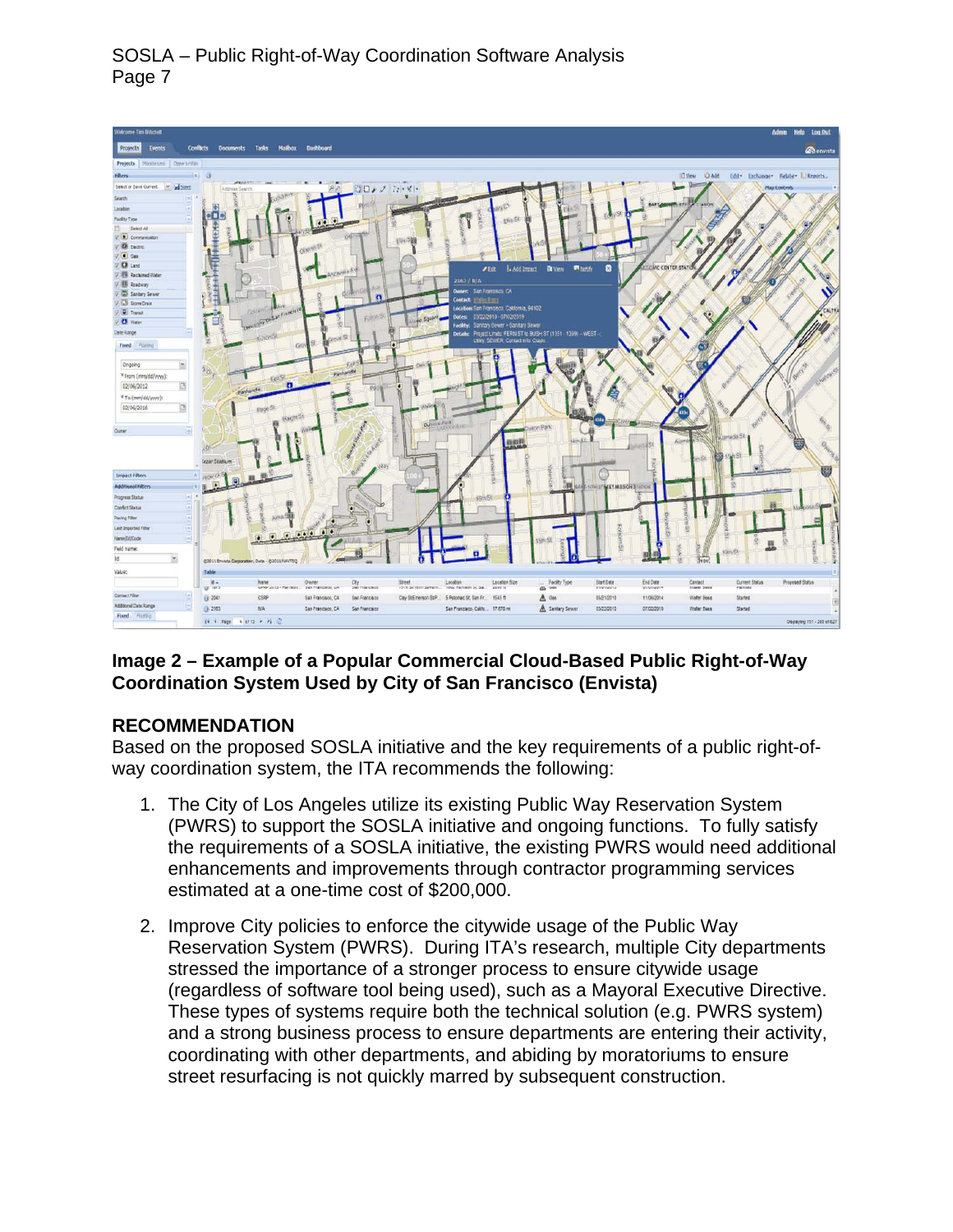## **FISCAL IMPACT STATEMENT**

The BOE has estimated the one-time cost of enhancing the existing PWRS at \$200,000 through contract programming services. No additional, near-future technology-related costs are anticipated.

**Attachment** 

cc: Ted Ross, Information Technology Agency Maryam Abbassi, Information Technology Agency Paul Smith, Chief Legislative Analyst Matias Farfan, Chief Legislative Analyst David Hirano, City Administrative Officer Staci Sosa, City Administrative Officer Randy Price, Public Works – Bureau of Engineering Russ Strazzella, Public Works – Bureau of Contract Administration Jay Kim, Department of Transportaion